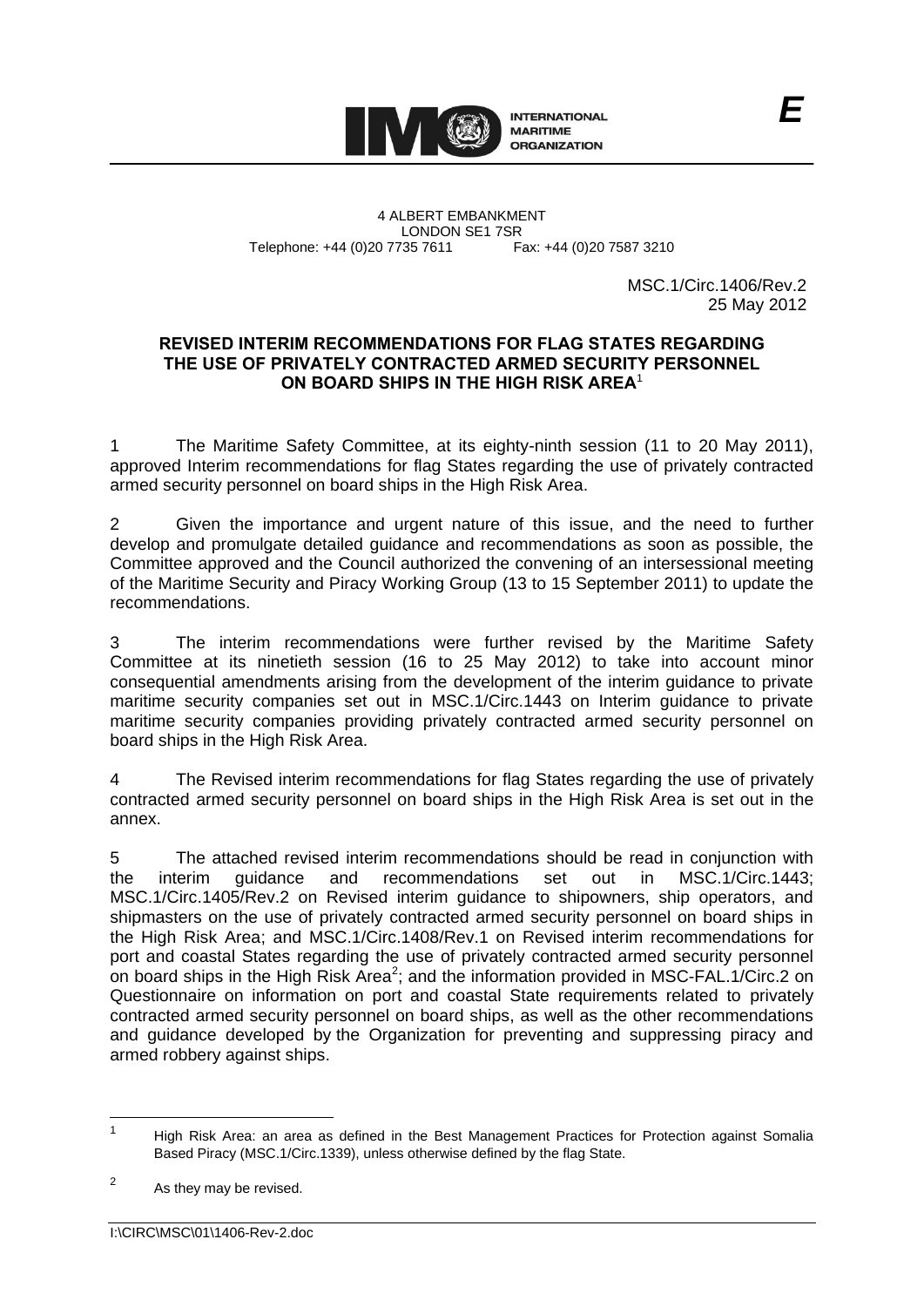6 Member Governments are urged to bring this circular to the attention of all national agencies concerned with anti-piracy activities, shipowners, ship operators, shipping companies, shipmasters and crews.

7 Member Governments are also urged to take any necessary action to implement, as appropriate, the revised interim recommendations given in the annex.

8 Member Governments, international organizations and non-governmental organizations with consultative status are invited to bring to the attention of the Committee, at the earliest opportunity, the results of the experience gained from the use of the revised interim recommendations so as to assist the Committee in deciding on any action to be taken.

9 MSC.1/Circ.1406/Rev.1 is hereby revoked.

\*\*\*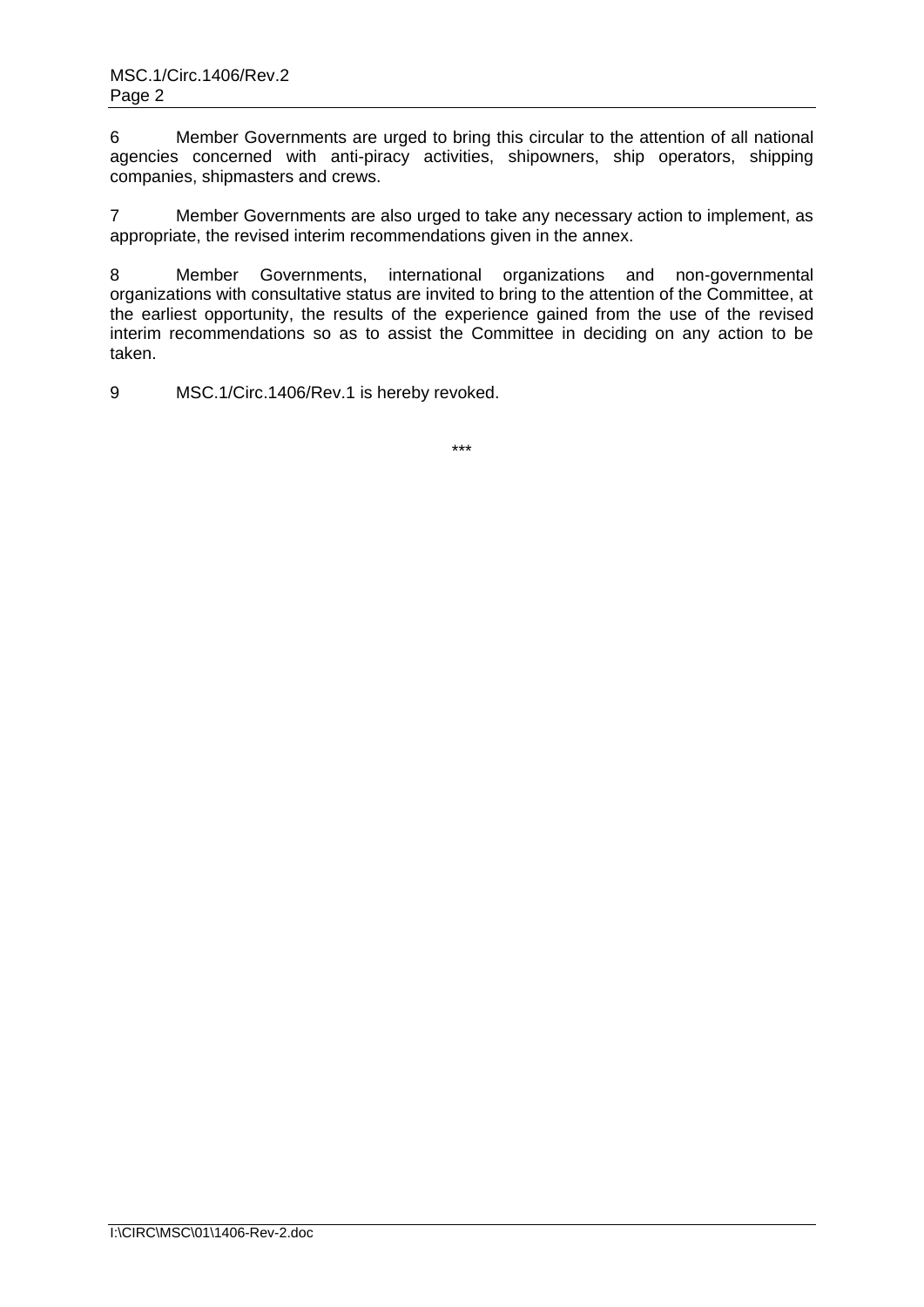## **ANNEX**

## **REVISED INTERIM RECOMMENDATIONS FOR FLAG STATES REGARDING THE USE OF PRIVATELY CONTRACTED ARMED SECURITY PERSONNEL ON BOARD SHIPS IN THE HIGH RISK AREA**<sup>1</sup>

1 These interim recommendations provide considerations on the use of privately contracted armed security personnel (PCASP) if and when a flag State determines that such a measure would be appropriate and lawful. They are not intended to endorse or institutionalize their use. The recommendations do not address all the legal issues that might be associated with the use of PCASP on board ships.

2 In an increasing number of cases, shipowners are considering the use of PCASP to augment shipboard security arrangements when transiting the High Risk Area. The carriage of such personnel and their firearms and security-related equipment<sup>2</sup> is subject to flag State legislation and policies and it is a matter for flag States to determine if and under which conditions this will be authorized.

3 Flag States should take into account the possible escalation of violence which could result from the use of firearms and carriage of armed personnel on board ships when deciding on their policy. Flag States should provide clarity to Masters, seafarers, shipowners, operators and companies with respect to the national policy on carriage of armed security personnel.

4 Flag States should require the parties concerned to comply with all relevant requirements of flag, port and coastal States.

5 Flag States should have in place a policy on whether or not the use of PCASP will be authorized and, if so, under which conditions. In developing such a policy, flag States are encouraged to take into account the following recommendations:

- .1 As a first step, consider whether the use of PCASP:
	- .1 would be permitted under the national legislation of the flag State;
	- .2 would be an appropriate measure under some circumstances to augment the security arrangements put in place, in accordance with related instruments and guidelines developed and promulgated by the Organization including the industry-developed best management practices, on ships flying its flag when operating in the High Risk Area; and
- .2 As a second step, if the use of PCASP is determined to be an appropriate and lawful measure, establish a policy which may include, inter alia:

 $\frac{1}{1}$ High Risk Area: an area as defined in the Best Management Practices for Protection against Somalia Based Piracy (MSC.1/Circ.1339), unless otherwise defined by the flag State.

<sup>2</sup> In the present recommendations, all references to firearms include the associated ammunition, consumables, spare parts and maintenance equipment for use by PCASP, and all references to security-related equipment include protective and communication equipment for use by PCASP.